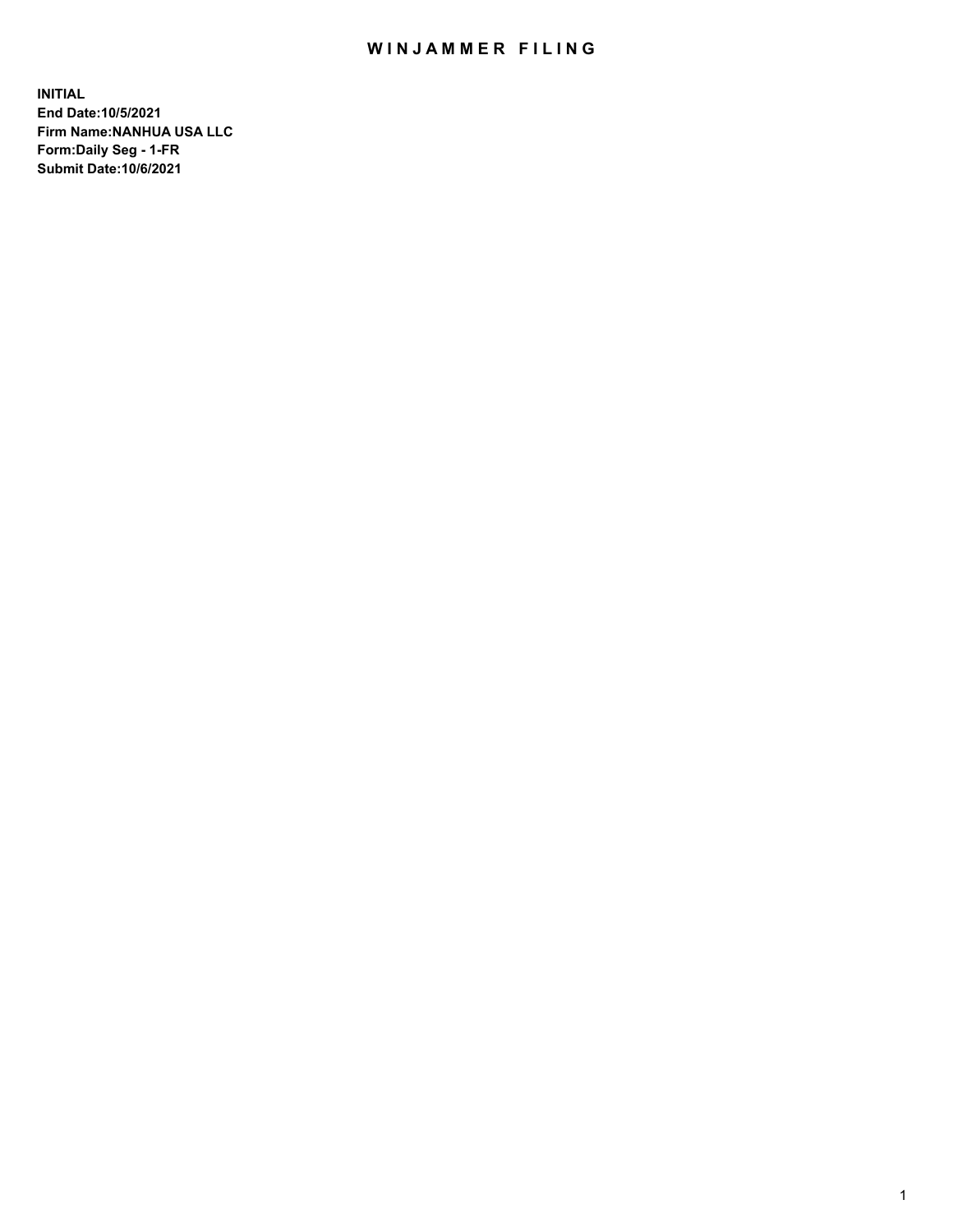## **INITIAL End Date:10/5/2021 Firm Name:NANHUA USA LLC Form:Daily Seg - 1-FR Submit Date:10/6/2021 Daily Segregation - Cover Page**

Name of Company **NANHUA USA LLC** [0010] Contact Name **Tracy Yuan** [0040] Contact Phone Number **+1 (312) 526-3930** [0060] Contact Email Address **tracy.yuan@nanhua-usa.com** [0065] FCM's Customer Segregated Funds Residual Interest Target (choose one): a. Minimum dollar amount: ; or **3,500,000** [8930] b. Minimum percentage of customer segregated funds required:% ; or **0** [8940] c. Dollar amount range between:and; or **0** [8950] **0** [8951] d. Percentage range of customer segregated funds required between:% and%. **0** [8960] **0** [8961] FCM's Customer Secured Amount Funds Residual Interest Target (choose one): a. Minimum dollar amount: ; or **100,000** [8970] b. Minimum percentage of customer secured funds required:% ; or **0** [8980] c. Dollar amount range between:and; or **0** [8990] **0** [8991] d. Percentage range of customer secured funds required between:% and%. **0** [9000] **0** [9001] FCM's Cleared Swaps Customer Collateral Residual Interest Target (choose one): a. Minimum dollar amount: ; or **0** [9010] b. Minimum percentage of cleared swaps customer collateral required:% ; or **0** [9020] c. Dollar amount range between:and; or **0** [9030] **0** [9031]

d. Percentage range of cleared swaps customer collateral required between:% and%. **0** [9040] **0** [9041]

Attach supporting documents CH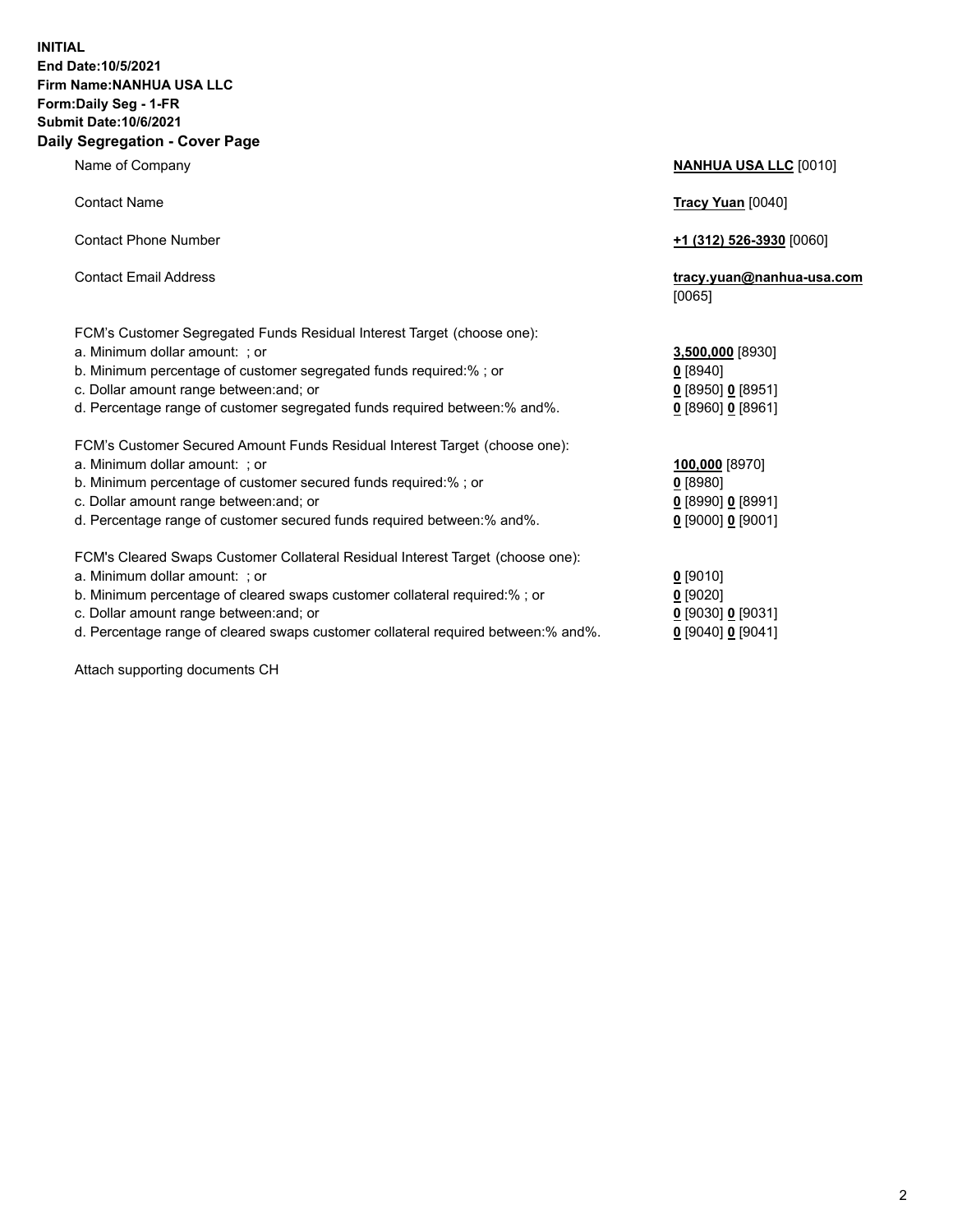## **INITIAL End Date:10/5/2021 Firm Name:NANHUA USA LLC Form:Daily Seg - 1-FR Submit Date:10/6/2021 Daily Segregation - Secured Amounts**

|     | Foreign Futures and Foreign Options Secured Amounts                                         |                          |
|-----|---------------------------------------------------------------------------------------------|--------------------------|
|     | Amount required to be set aside pursuant to law, rule or regulation of a foreign            | $0$ [5605]               |
|     | government or a rule of a self-regulatory organization authorized thereunder                |                          |
| 1.  | Net ledger balance - Foreign Futures and Foreign Option Trading - All Customers             |                          |
|     | A. Cash                                                                                     | 53 [5615]                |
|     | B. Securities (at market)                                                                   | $0$ [5617]               |
| 2.  | Net unrealized profit (loss) in open futures contracts traded on a foreign board of trade   | $0$ [5625]               |
| 3.  | Exchange traded options                                                                     |                          |
|     | A. Market value of open option contracts purchased on a foreign board of trade              | $0$ [5635]               |
|     | B. Market value of open contracts granted (sold) on a foreign board of trade                | $0$ [5637]               |
| 4.  | Net equity (deficit) (add lines 1. 2. and 3.)                                               | $53$ [5645]              |
| 5.  | Account liquidating to a deficit and account with a debit balances - gross amount           | $0$ [5651]               |
|     | Less: amount offset by customer owned securities                                            | $0$ [5652] $0$ [5654]    |
| 6   | Amount required to be set aside as the secured amount - Net Liquidating Equity              | 53 [5655]                |
|     | Method (add lines 4 and 5)                                                                  |                          |
| 7.  | Greater of amount required to be set aside pursuant to foreign jurisdiction (above) or line | 53 [5660]                |
|     | 6.                                                                                          |                          |
|     | FUNDS DEPOSITED IN SEPARATE REGULATION 30.7 ACCOUNTS                                        |                          |
| 1.  | Cash in Banks                                                                               |                          |
|     | A. Banks located in the United States                                                       | 353,074 [5700]           |
| 2.  | B. Other banks qualified under Regulation 30.7                                              | 0 [5720] 353,074 [5730]  |
|     | Securities                                                                                  |                          |
|     | A. In safekeeping with banks located in the United States                                   | $0$ [5740]               |
|     | B. In safekeeping with other banks qualified under Regulation 30.7                          | 0 [5760] 0 [5770]        |
| 3.  | Equities with registered futures commission merchants                                       |                          |
|     | A. Cash<br><b>B.</b> Securities                                                             | $0$ [5780]               |
|     |                                                                                             | $0$ [5790]               |
|     | C. Unrealized gain (loss) on open futures contracts<br>D. Value of long option contracts    | $0$ [5800]<br>$0$ [5810] |
|     | E. Value of short option contracts                                                          | 0 [5815] 0 [5820]        |
| 4.  | Amounts held by clearing organizations of foreign boards of trade                           |                          |
|     | A. Cash                                                                                     | $0$ [5840]               |
|     | <b>B.</b> Securities                                                                        | $0$ [5850]               |
|     | C. Amount due to (from) clearing organization - daily variation                             | 0[5860]                  |
|     | D. Value of long option contracts                                                           | $0$ [5870]               |
|     | E. Value of short option contracts                                                          | 0 [5875] 0 [5880]        |
| 5.  | Amounts held by member of foreign boards of trade                                           |                          |
|     | A. Cash                                                                                     | $0$ [5900]               |
|     | <b>B.</b> Securities                                                                        | $0$ [5910]               |
|     | C. Unrealized gain (loss) on open futures contracts                                         | $0$ [5920]               |
|     | D. Value of long option contracts                                                           | 0 [5930]                 |
|     | E. Value of short option contracts                                                          | 0 [5935] 0 [5940]        |
| 6.  | Amounts with other depositories designated by a foreign board of trade                      | $0$ [5960]               |
| 7.  | Segregated funds on hand                                                                    | 0[5965]                  |
| 8.  | Total funds in separate section 30.7 accounts                                               | 353,074 [5970]           |
| 9.  | Excess (deficiency) Set Aside for Secured Amount (subtract line 7 Secured Statement         | 353,021 [5680]           |
|     | Page 1 from Line 8)                                                                         |                          |
| 10. | Management Target Amount for Excess funds in separate section 30.7 accounts                 | 100,000 [5980]           |
| 11. | Excess (deficiency) funds in separate 30.7 accounts over (under) Management Target          | 253,021 [5985]           |
|     |                                                                                             |                          |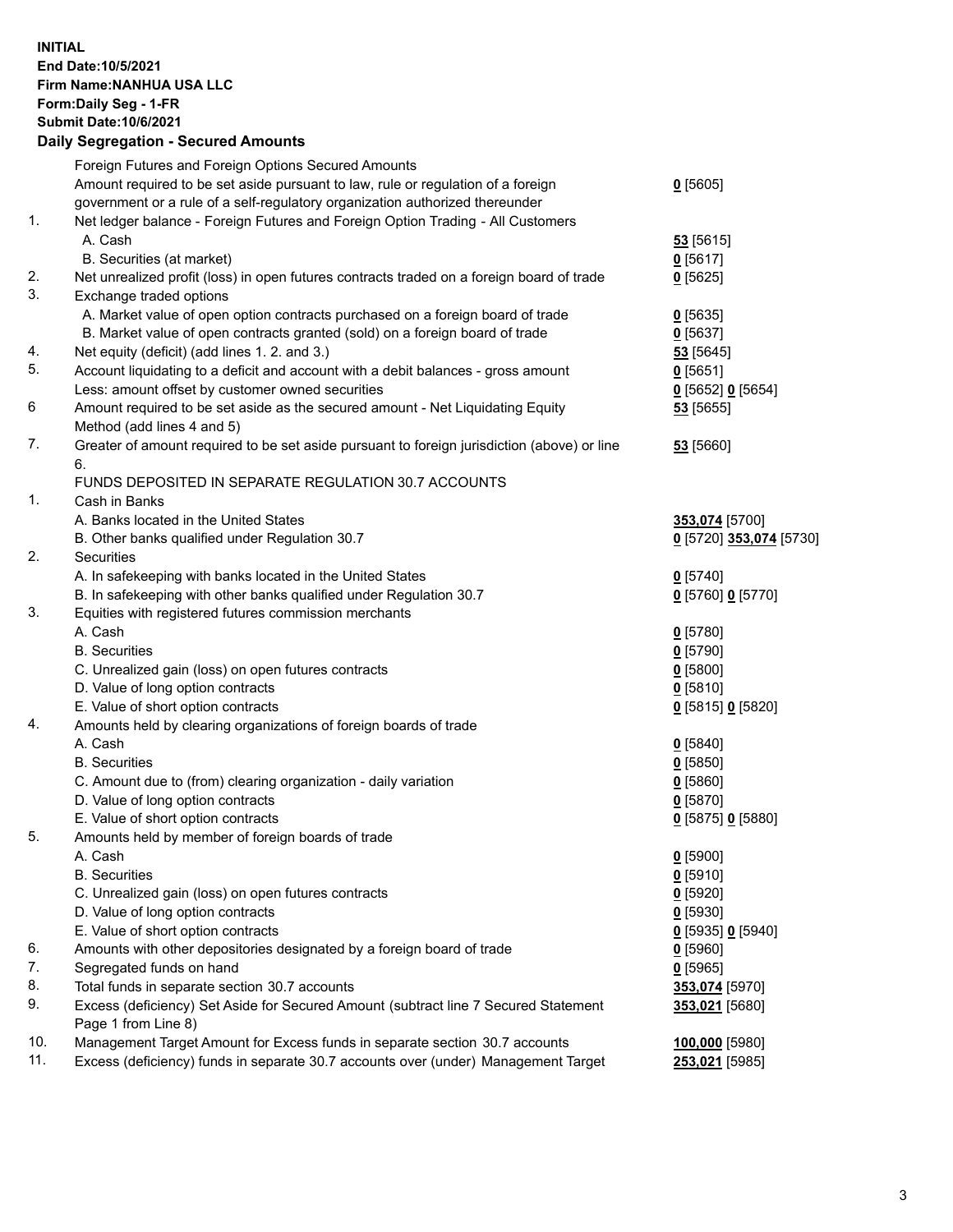| <b>INITIAL</b><br>End Date: 10/5/2021<br>Firm Name: NANHUA USA LLC<br>Form: Daily Seg - 1-FR                                                      |                                      |  |  |  |
|---------------------------------------------------------------------------------------------------------------------------------------------------|--------------------------------------|--|--|--|
| <b>Submit Date: 10/6/2021</b><br>Daily Segregation - Segregation Statement                                                                        |                                      |  |  |  |
|                                                                                                                                                   |                                      |  |  |  |
| SEGREGATION REQUIREMENTS (Section 4d(2) of the CEAct)<br>1.<br>Net ledger balance                                                                 |                                      |  |  |  |
| A. Cash                                                                                                                                           | 113,235,782 [5000]                   |  |  |  |
| B. Securities (at market)<br>$0$ [5010]                                                                                                           |                                      |  |  |  |
| 2.<br>Net unrealized profit (loss) in open futures contracts traded on a contract market                                                          | $-5,758,097$ [5020]                  |  |  |  |
| 3.<br>Exchange traded options                                                                                                                     |                                      |  |  |  |
| A. Market value of open option contracts purchased on a contract market                                                                           | 458,317 [5030]                       |  |  |  |
| B. Market value of open option contracts granted (sold) on a contract market                                                                      | $-1,634,308$ [5040]                  |  |  |  |
| Net Equity (deficit) (add lines 1, 2, and 3)<br>4.                                                                                                | 106,301,694 [5050]                   |  |  |  |
| 5.<br>Accounts liquidating to a deficit and accounts with                                                                                         |                                      |  |  |  |
| debit balances - gross amount<br>$0$ [5060]                                                                                                       |                                      |  |  |  |
| Less: amount offset by customer owned securities                                                                                                  | 0 [5070] 0 [5080]                    |  |  |  |
| Amount required to be segregated (add lines 4 and 5)<br>6.                                                                                        | 106,301,694 [5090]                   |  |  |  |
| FUNDS IN SEGREGATED ACCOUNTS                                                                                                                      |                                      |  |  |  |
| 7.<br>Deposited in segregated funds bank accounts                                                                                                 |                                      |  |  |  |
| A. Cash                                                                                                                                           | 4,065,212 [5100]                     |  |  |  |
| B. Securities representing investment of customers' funds (at market)<br>$0$ [5110]                                                               |                                      |  |  |  |
| C. Securities held for particular customers or option customers in lieu of cash (at<br>$0$ [5120]                                                 |                                      |  |  |  |
| market)                                                                                                                                           |                                      |  |  |  |
| 8.<br>Margins on deposit with derivatives clearing organizations of contract markets                                                              |                                      |  |  |  |
| A. Cash                                                                                                                                           | 115,100,810 [5130]                   |  |  |  |
| B. Securities representing investment of customers' funds (at market)<br>$0$ [5140]                                                               |                                      |  |  |  |
| C. Securities held for particular customers or option customers in lieu of cash (at<br>$0$ [5150]                                                 |                                      |  |  |  |
| market)                                                                                                                                           |                                      |  |  |  |
| 9.<br>Net settlement from (to) derivatives clearing organizations of contract markets                                                             | 577,190 [5160]                       |  |  |  |
| 10.<br>Exchange traded options                                                                                                                    |                                      |  |  |  |
| A. Value of open long option contracts                                                                                                            | 458,317 [5170]                       |  |  |  |
| B. Value of open short option contracts                                                                                                           | $-1,634,308$ [5180]                  |  |  |  |
| 11.<br>Net equities with other FCMs                                                                                                               |                                      |  |  |  |
| A. Net liquidating equity<br>$Q$ [5190]                                                                                                           |                                      |  |  |  |
| B. Securities representing investment of customers' funds (at market)<br>$0$ [5200]                                                               |                                      |  |  |  |
| C. Securities held for particular customers or option customers in lieu of cash (at<br>$0$ [5210]                                                 |                                      |  |  |  |
| market)                                                                                                                                           |                                      |  |  |  |
| 12.<br>Segregated funds on hand<br>$0$ [5215]<br>13.                                                                                              |                                      |  |  |  |
| Total amount in segregation (add lines 7 through 12)<br>14.                                                                                       | 118,567,221 [5220]                   |  |  |  |
| Excess (deficiency) funds in segregation (subtract line 6 from line 13)<br>15.                                                                    | 12,265,527 [5230]                    |  |  |  |
| Management Target Amount for Excess funds in segregation<br>16.<br>Excess (deficiency) funds in segregation over (under) Management Target Amount | 3,500,000 [5240]<br>8,765,527 [5250] |  |  |  |
| <b>Excess</b>                                                                                                                                     |                                      |  |  |  |